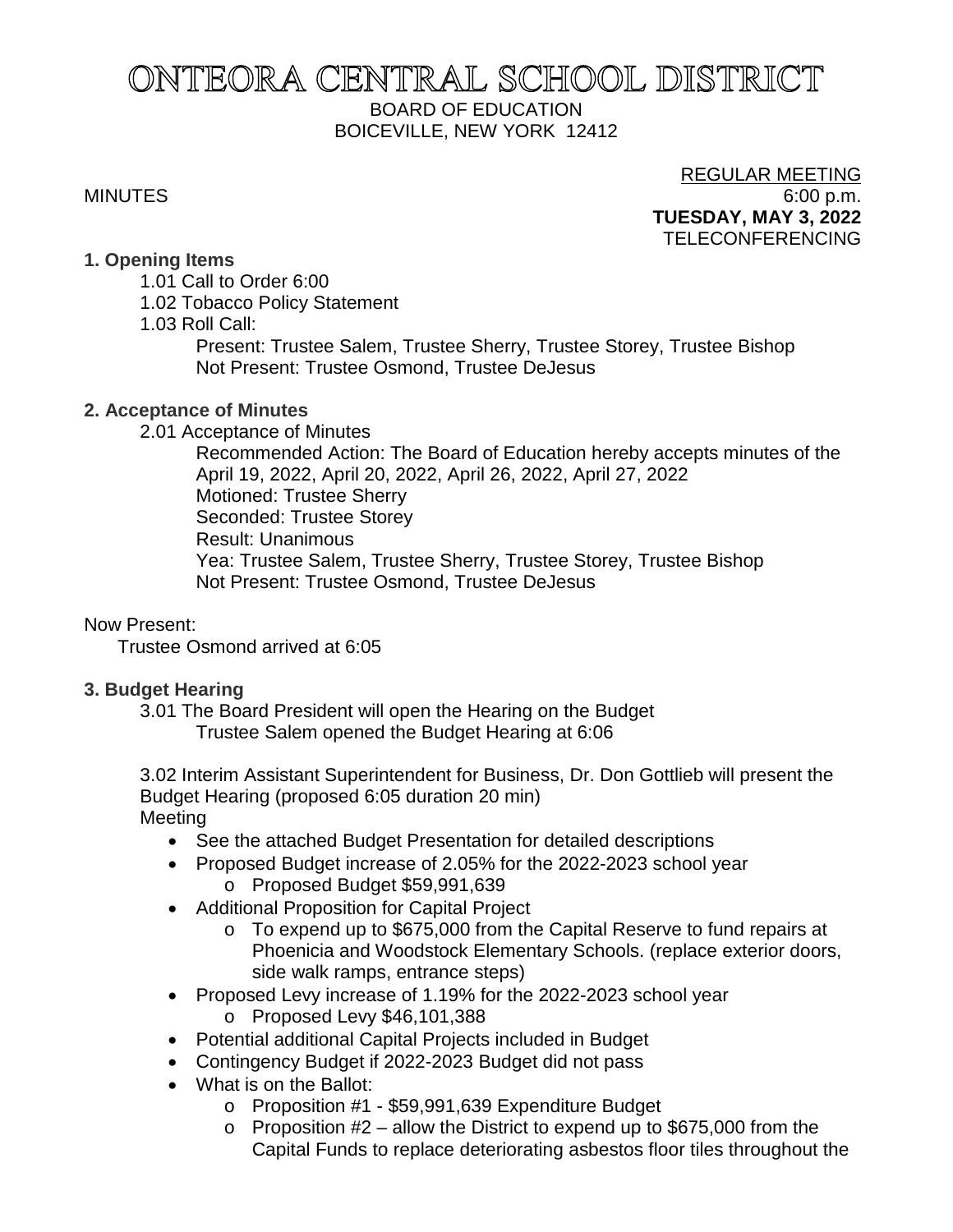District Voting for 3 Open Board Seats- 5 people vying for 3 open seats, 2 seats for 3- year terms starting July 1, 2022 and 1 seat for 1 year and 6 weeks starting May 17, 2022

- Voting will take place on May 17, 2022 from 2pm-9pm- voting will take place at elementary schools, Bennett, Phoenicia and Woodstock
	- o Registered voters can vote at any location
- Public asked for a detailed equipment breakdown if Budget doesn't pass (what would be taken away) Dr. Gottlieb answered what kind of equipment the school needs and general maintenance of equipment, and how not having funds would affect the students
- Dr. Gottlieb also discussed the Tax Levy in detail and the Equalization Rate

3.03 The Board president will close the hearing on the Budget Trustee Salem closed the Budget Hearing at 6:25

#### **4. Welcome**

4.01 Woodstock School Principal, Scott Richards will welcome the Board

- Students have upcoming fields trips
- After school programs- Recreation Program
- PTA yard sale May 14, 2022
- 3<sup>rd</sup> graders will be going to Bennett. School for orientation this month
- Instructional Updates
	- o Professional Development is ongoing with Teachers
	- o Morningside training almost finished- 2 more sessions
- Poetry "Slam" 2022
	- o Every teacher and every student were able to read a poem, 98% of children read- Mr. Richards shared a 60 sec video of some of the students work

#### Discussion:

Trustee Salem will forward Bennet Ratcliff's information to Mr. Richards and Woodstock PTA President regarding Tree Law in the town of Woodstock

#### **5. Student Representative Report**

5.01 The student Representative on the Board, Noelle Crandell, will give a report

- Upcoming events that are happening in the High School are on the website
- Also working on Outdoor Initiative Education for students

#### **6. Superintendent News**

6.01 The Superintendent will report on District News

- May 10, 2022, 6:00pm Bennett School. will hold Elementary Parent Workshop on SEL
	- o April 21, 2022 was SEL Workshop in the Middle School/High School
- COVID update: no new positive cases today
- Free home COVID tests are available
- Math assessments grades 3-8, Districtwide 74% participation rate, highest at Elementary Grades
- PE/Athletics- changed Spirit Day to May 9th-13th Spirit Week, details posted on Onteora website. 2 of the days will have after school activities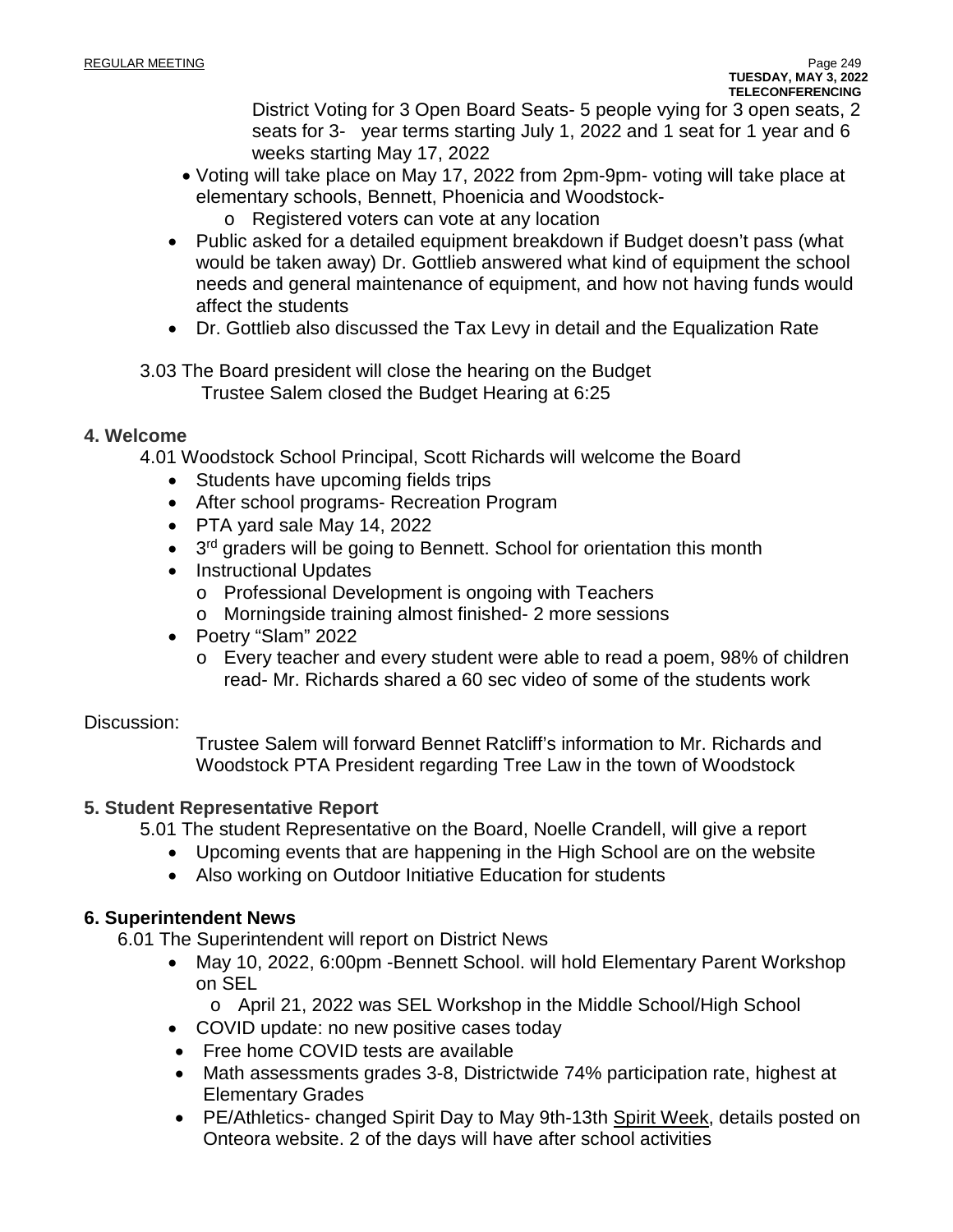- 13 of our High School students –have received their Biliteracy Seal (high level of proficiency in English and at least one other World Language)
- 9<sup>th</sup> Grade had RYANS presentations (Raising Youth Awareness About Narcotics)
- Discussed year end events
	- o May 6, 2022 Senior Prom
	- o May 6, 2022 Middle School Dance
	- o May 18, 2022 Spring Concert
	- o May 23, 2022 High School Spring Concert
	- o This week is Teacher Appreciate Week (May 2, 2022 May 6, 2022)

# **7. Board District News**

7.01 The Board will report District News (proposed 6:30)

• Trustee Osmond reported she will be resigning after 14 years, effective May 18, 2022 due to changes in professional/personal life

# **8. Acknowledge Public Be Heard Comments**

8.01 The Board will acknowledge the public be heard comments from the last meeting Lindsay Shands

# **9. Public and Student Comment**

9.01 Public and Students may comment on any agenda or non-agenda item (proposed 6:35)

• Lindsay Shands spoke- PTA co-hosting Meet the Candidates Night on May 11, 2022 between 6:00pm-7:30pm in the High School, get to know candidates running for the School Board chairs.

# **10. Discussion and Possible Action**

10.01 Approve 2022-2023 School Calendar

Recommended Action: The Board of Education hereby approves the School Calendar for the 2022-2023 School Year, as attached Motioned: Trustee Osmond Seconded: Trustee Storey Result: Unanimous Yea: Trustee Salem, Trustee Sherry, Trustee Osmond, Trustee Storey, Trustee Bishop Not Present: Trustee DeJesus

10.02 Approve the "Sell-out" of Vacation Days for an Employee

Recommended Action: The Board of Education hereby approved that Deb D'Aprile be allowed to "sell-out" up 16 vacation days prior to June 30, 2022 Motioned: Trustee Bishop Seconded: Trustee Salem Result: Unanimous Yea: Trustee Salem, Trustee Sherry, Trustee Osmond, Trustee Storey, Trustee Bishop Not Present: Trustee DeJesus

10.03 Approve the Board of Registration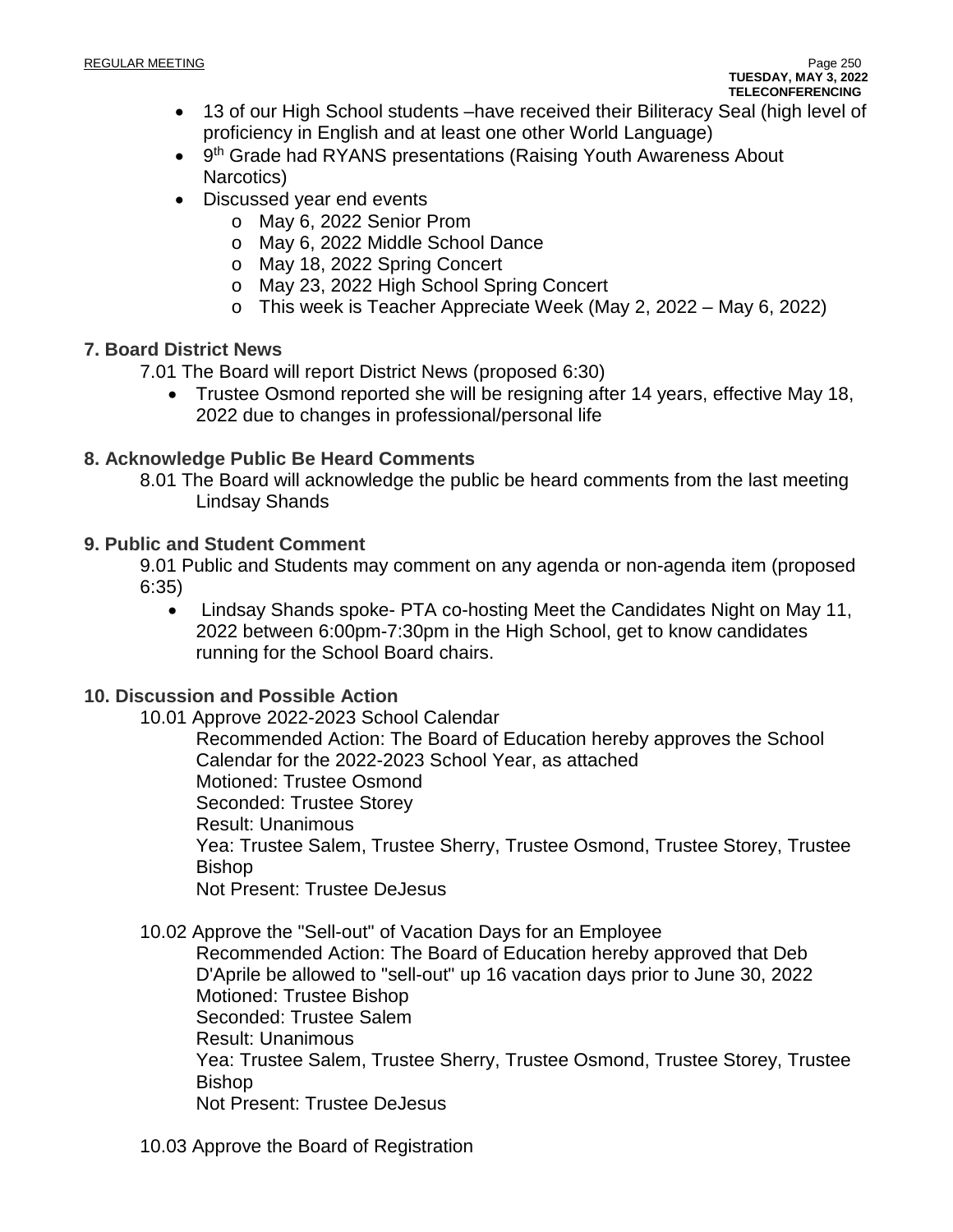Recommended Action: The Board of Education hereby approves the Board of Registration for the 2022-2023 Budget Vote and Trustee Election on May 17, 2022 and agrees to pay the Chief Registrars \$10 more than approved at the Reorganizational Meeting.

Motioned: Trustee Storey

• Qualified Chief Registrars are needed to help with questions etc. during the vote and election as the District is so large

Seconded: Trustee Osmond

Result: Unanimous

Yea: Trustee Salem, Trustee Sherry, Trustee Osmond, Trustee Storey, Trustee Bishop

Not Present: Trustee DeJesus

10.04 Approve Corrective Action Plan

Recommended Action: The Board of Education hereby approves the Corrective Action Plan as attached

Motioned: Trustee Sherry

Seconded: Trustee Bishop

Result: Unanimous

Yea: Trustee Salem, Trustee Sherry, Trustee Osmond, Trustee Storey, Trustee Bishop

Not Present: Trustee DeJesus

#### 10.05 Approve Overnight Trip

Recommended Action: The Board of Education hereby approves the Science of Survival Club to attend an overnight field trip at the Ashokan Center on May 6 - 8, 2022

Motioned: Trustee Osmond

Seconded: Trustee Sherry

Result: Unanimous

Yea: Trustee Salem, Trustee Sherry, Trustee Osmond, Trustee Storey, Trustee Bishop

Not Present: Trustee DeJesus

10.06 Approve the "Sell-out" of Vacation Days for the Superintendent

Recommended Action: Be it hereby resolved to revise the contract for Marystephanie Corsones, Interim Superintendent of Schools to buy out 9 "days off with pay" at her daily rate.

Motioned: Trustee Bishop

Seconded: Trustee Storey

• Trustee Storey asked a question why the Recommended Action didn't say "up to" – Trustee Salem clarified Marystephanie Corsones is unable to take more than 9 days. It was also mentioned that in her position she is unable to use all of her days prior to departing from the District due her presence being needed

Result: Unanimous

Yea: Trustee Salem, Trustee Sherry, Trustee Osmond, Trustee Storey, Trustee Bishop

Not Present: Trustee DeJesus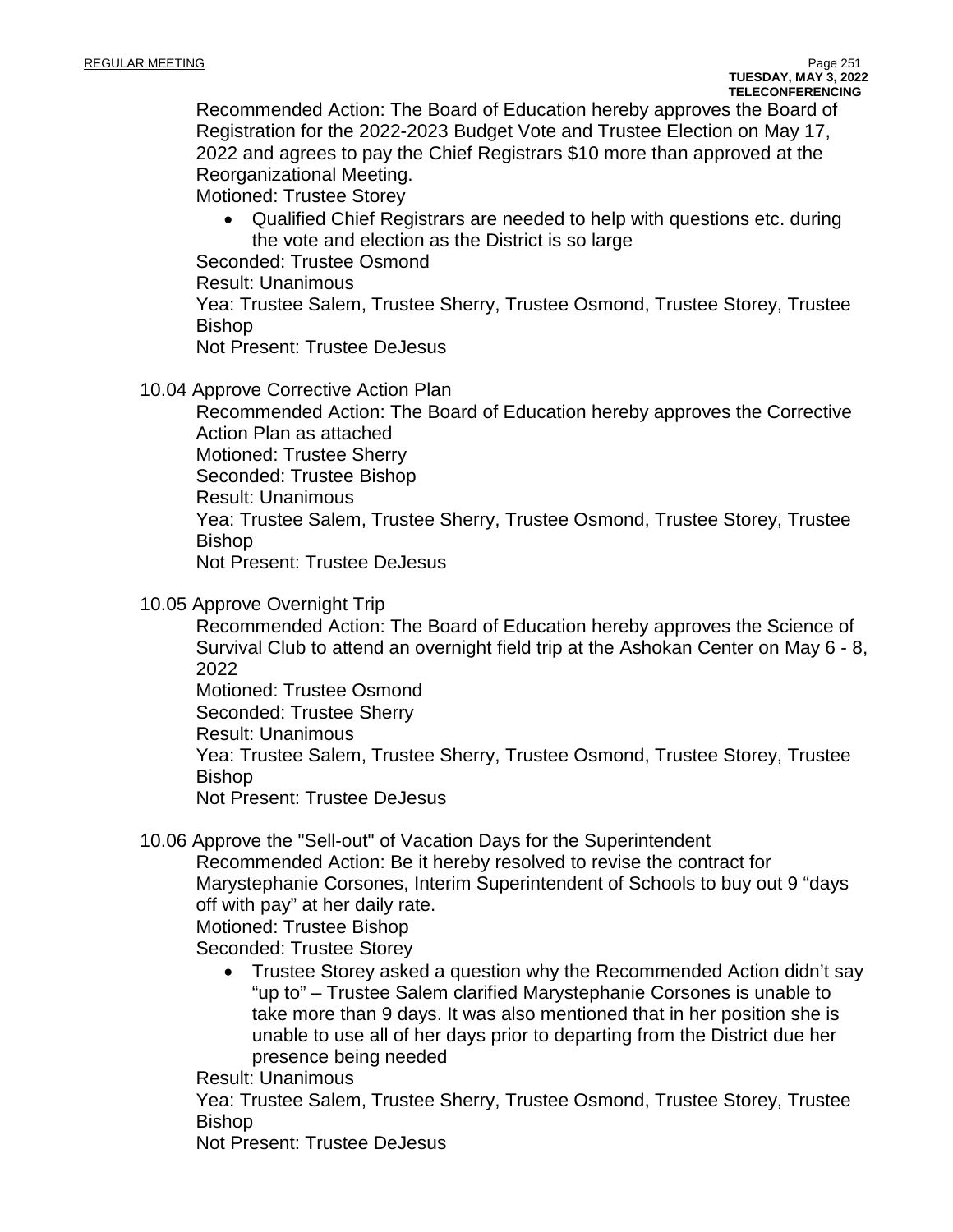|                   | nsent Agenda<br><b>Motioned: Trustee Storey</b><br>Seconded: Trustee Bishop<br><b>Result: Unanimous</b><br><b>Bishop</b><br><b>Not Present: Trustee DeJesus</b><br>11.02 Personnel Agenda<br><b>EXTRA DUTY STIPENDS:</b> |                                     | 11.01 Approve Consent Agenda (proposed 7:00)<br>Recommended Action: The Board hereby approves item numbers 11.02-11.05<br>Yea: Trustee Salem, Trustee Sherry, Trustee Osmond, Trustee Storey, Trustee |                                 |                                                                                    |                       |                |                                   |                                                           |  |
|-------------------|--------------------------------------------------------------------------------------------------------------------------------------------------------------------------------------------------------------------------|-------------------------------------|-------------------------------------------------------------------------------------------------------------------------------------------------------------------------------------------------------|---------------------------------|------------------------------------------------------------------------------------|-----------------------|----------------|-----------------------------------|-----------------------------------------------------------|--|
|                   | <b>NAME</b><br>Bucher,<br>Donald                                                                                                                                                                                         | <b>POSITION</b>                     | Regents Prep (Earth Science)                                                                                                                                                                          |                                 | <b>EFFECTIVE DATE</b><br>04/26/22                                                  |                       |                | <b>AMOUNT</b><br>\$2,054.00       |                                                           |  |
|                   | TEMPORARY APPOINTMENT: INSTRUCTIONAL                                                                                                                                                                                     |                                     |                                                                                                                                                                                                       |                                 |                                                                                    |                       |                |                                   |                                                           |  |
|                   | <b>NAME</b>                                                                                                                                                                                                              | POSITION/SCHOOL                     |                                                                                                                                                                                                       | <b>EFFECTIVE</b><br><b>DATE</b> |                                                                                    | <b>RATE</b>           | <b>REMARKS</b> |                                   |                                                           |  |
| Brown,<br>Jillian |                                                                                                                                                                                                                          | Psychologist                        |                                                                                                                                                                                                       | $07/01/22 -$<br>08/31/22        |                                                                                    | \$45/hr               |                | Extended School Year: Special Ed. |                                                           |  |
|                   | Silver,<br>Lauren                                                                                                                                                                                                        | Summer School Teaching<br>Assistant |                                                                                                                                                                                                       | $07/11/22 -$<br>08/05/22        |                                                                                    | On.<br>step           | Summer Academy |                                   |                                                           |  |
|                   | <b>RESIGNATION: INSTRUCTIONAL</b><br><b>NAME</b><br>Chartrand, Louis<br>Corsones,<br>Marystephanie<br>Quick, Tracy                                                                                                       |                                     | POSITION/SCHOOL<br>Technology<br>Teacher/Middle<br>Superintendent of<br>Schools<br>Teaching<br>Assistant/Phoenicia                                                                                    |                                 | <b>EFFECTIVE DATE</b><br>06/30/22<br>Close of business day<br>06/05/22<br>06/30/22 |                       |                |                                   | <b>REMARKS</b><br>Retirement<br>Resignation<br>Retirement |  |
|                   | <b>NAME</b>                                                                                                                                                                                                              |                                     | <b>RESIGNATION: NON-INSTRUCTIONAL</b><br>POSITION/SCHOOL                                                                                                                                              |                                 |                                                                                    | <b>EFFECTIVE DATE</b> |                |                                   | <b>REMARKS</b>                                            |  |
|                   | Amster, Fern                                                                                                                                                                                                             |                                     | Secretary to the Superintendent<br>/District Clerk                                                                                                                                                    |                                 | 06/04/22                                                                           |                       |                |                                   | Retirement                                                |  |
|                   | <b>LEAVE OF ABSENCES: INSTRUCTIONAL</b><br><b>EFFECTIVE DATE</b><br><b>EMPLOYEE</b><br><b>NUMBER</b><br>approximate dates*<br>$09/28/22 - 11/18/22$ *<br>4132                                                            |                                     |                                                                                                                                                                                                       | <b>REASON</b><br>FMLA-paid      |                                                                                    |                       |                |                                   |                                                           |  |
|                   | 4132                                                                                                                                                                                                                     |                                     | $11/21/22 - 01/02/23$ *<br>FMLA-unpaid                                                                                                                                                                |                                 |                                                                                    |                       |                |                                   |                                                           |  |
|                   | <b>SUBSTITUTE</b><br><b>NAME</b><br>Guerin, Tracy                                                                                                                                                                        | <b>POSITION</b>                     | Teacher (uncertified)                                                                                                                                                                                 | <b>AMOUNT</b><br>\$90.00/day    |                                                                                    |                       |                |                                   |                                                           |  |

11.03 Schedule U-The Committee on Special Education (CSE) and Committee on Pre-School Special Education (CPSE) Recommendations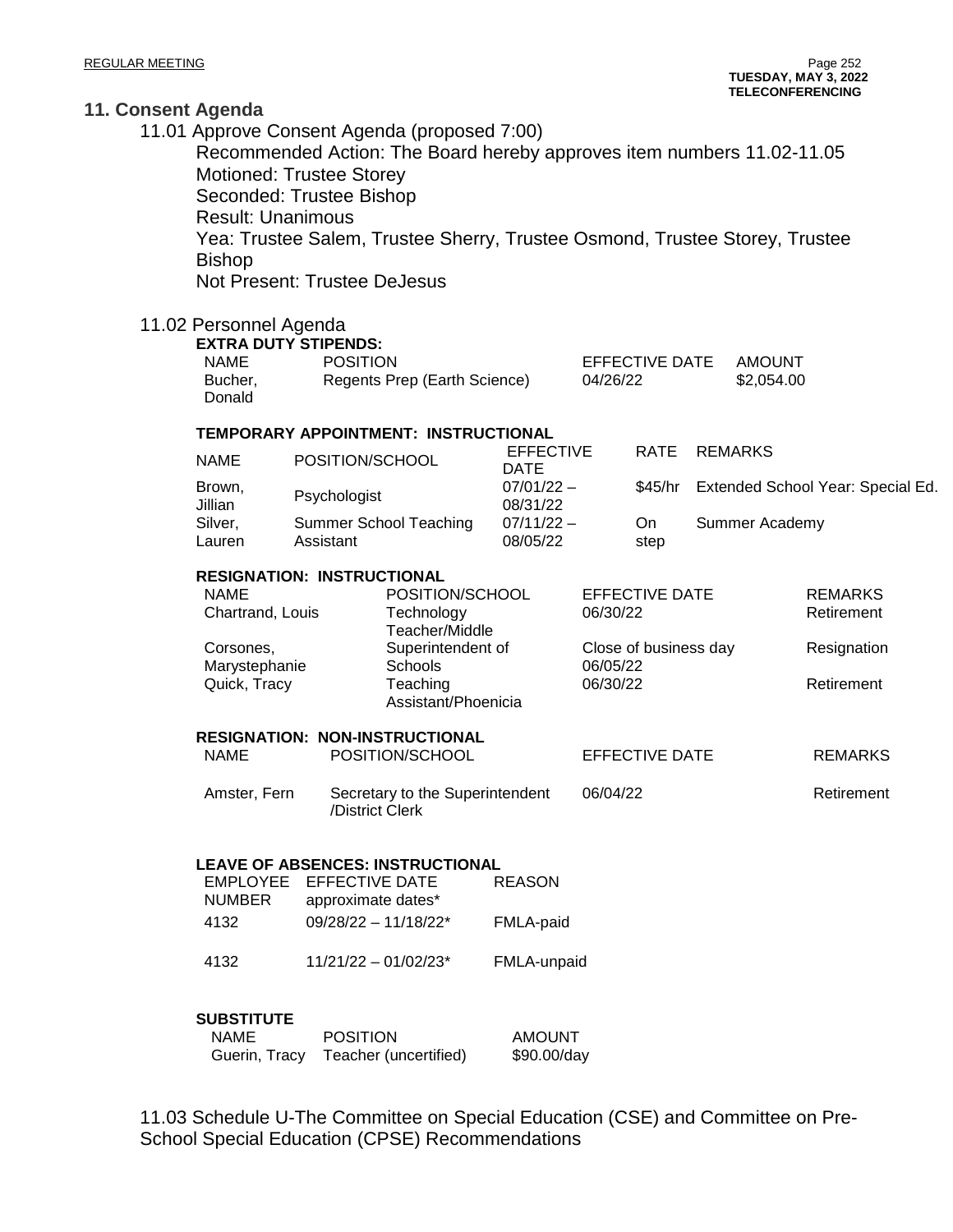Recommended Action: The Board hereby approves the Instruction - Schedule U-The Committee on Special Education (CSE) and Committee on Pre-School Special Education (CPSE) Recommendations, Schedule U, #5/22, Confidential, as reviewed by Trustee DeJesus

• Trustee Salem reported that he heard from Trustee DeJesus and the Schedule U is in order.

#### 11.04 Warrants

Recommended Action: The Board of Education has reviewed and hereby accepts Warrants Schedule 10

11.05 Revise Resolution

Recommended Action: The Board of Education of the Onteora Central School District approves the scope of the Jr/Sr High School classroom renovations project. The Board further authorizes the use of American Rescue Plan and the Coronavirus Response and Relief Supplemental Act allocations to fund this project.

[Added Coronavirus Response and Relief Supplemental Act]

#### **12. Committee Reports**

- 12.01 Communications Committee Trustee Salem to report
	- Trustee Bishop and Trustee Salem began crafting the communication survey
		- $\circ$  Trustee Salem will send a link to the draft of it to all trustees to review the survey
			- o Survey to be put on next agenda to discuss (May 17, 2022)
			- o Future check in's with community
- 12.02 Facilities Committee Trustee Storey to report
	- Facilities Committee met today, May 3, 2022 at the High School discussed projects
		- o Bennett HVAC Gym Project will be delayed and cannot be completed this summer
		- o Middle/High School bathroom, cafeteria projects, no SED approval yet to be sent out to BID this month
		- o BBL noted huge increase in materials, inflation in products potentially through 2024
		- o Project delays by SED- Onteora submitted intent letter for projects in December 2021
		- o All projects need to be done during summer due to asbestos abatement and noise

Discussion:

- Trustee Salem reports Woodstock trails/bridge to be put on Facilities Committee radar to discuss repairs/updates
	- o Trustee Sherry also added as a reminder to discuss adding an awning on MS/HS loading dock building
- Superintendent Corsones thanked Kyle Harjes, Director of Facilities for laying stones by picnic tables for drainage to eliminant walking in the mud
- Trustee Salem asked for an update with the safety of the bleachers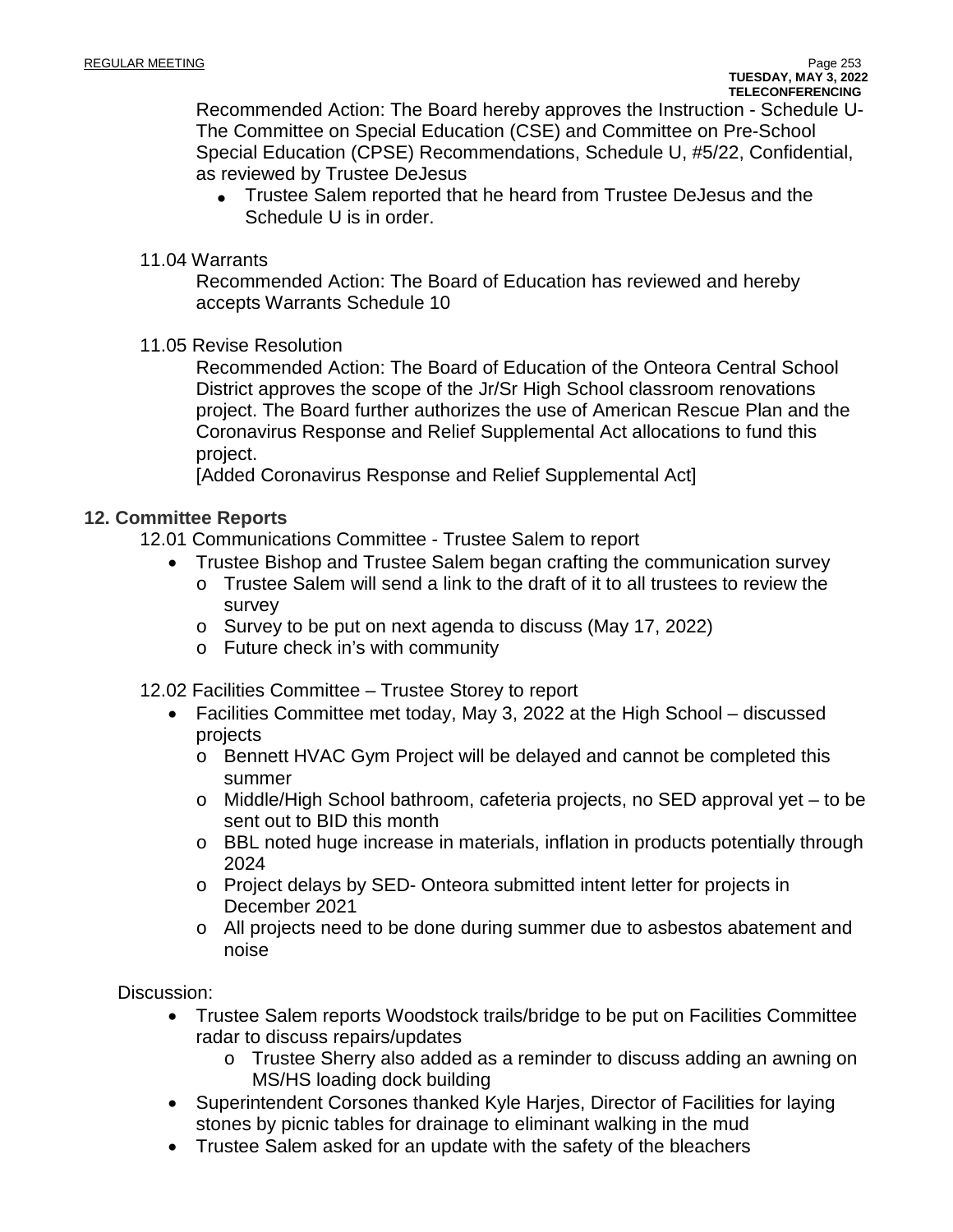#### **13. Old Business**

13.01 The Board will discuss Old Business

• Trustee Storey asked for a follow up with the Rural Schools Conference- District Clerk announced the Reorganization Meeting ok's any board member to go to a conference without prior discussion- District Clerk to confirm that this was passed at the July 2021 Reorganization Meeting

#### **14. New Business**

- 14.01 The Board will discuss New Business
	- Trustee Bishop recently attended a Superintendent 's Evaluation Training through NYSBAA, discussed information with Board Colleagues and potential candidate Trustees running for the Board.
		- o Suggested having someone from NYSBAA or some organization to come and work with the Board over the summer
		- o Trustee Bishop believes Superintendent Evaluations start right away in September
		- o District Clerk mentioned Supereval Workshop would come work with District- this is a requirement to evaluate the Superintendent
	- Trustee Sherry asked if Superintendent Corsones can discuss The Code of Conduct this at the next board meeting

# **15. Request for Information**

- 15.01 Board members will request information of the Superintendent
	- Trustee Bishop asked for a report on how the Special Education Programing Initiate is going in the Middle School for the school improvement plan and how the students are doing. Also, would like to know how the teachers are feeling about it and the progression for next year.

# **16. Enter Executive Session and Adjournment**

16.01 Enter Executive Session (proposed 7:20)

Recommended Action: Motion to enter into executive session to the Employment history of a particular employee Motioned: Trustee Storey Seconded: Trustee Osmond Result: Unanimous Yea: Trustee Salem, Trustee Sherry, Trustee Osmond, Trustee Storey, Trustee Bishop Not Present: Trustee DeJesus

16.02 Exit executive session and Adjourn

Recommended Action: Motion to exit executive session and adjourn at 8:00 Motioned: Trustee Storey Seconded: Trustee Salem Result: Unanimous Yea: Trustee Salem, Trustee Sherry, Trustee Storey, Trustee DeJesus, Trustee **Osmond** Not Present: Trustee DeJesus